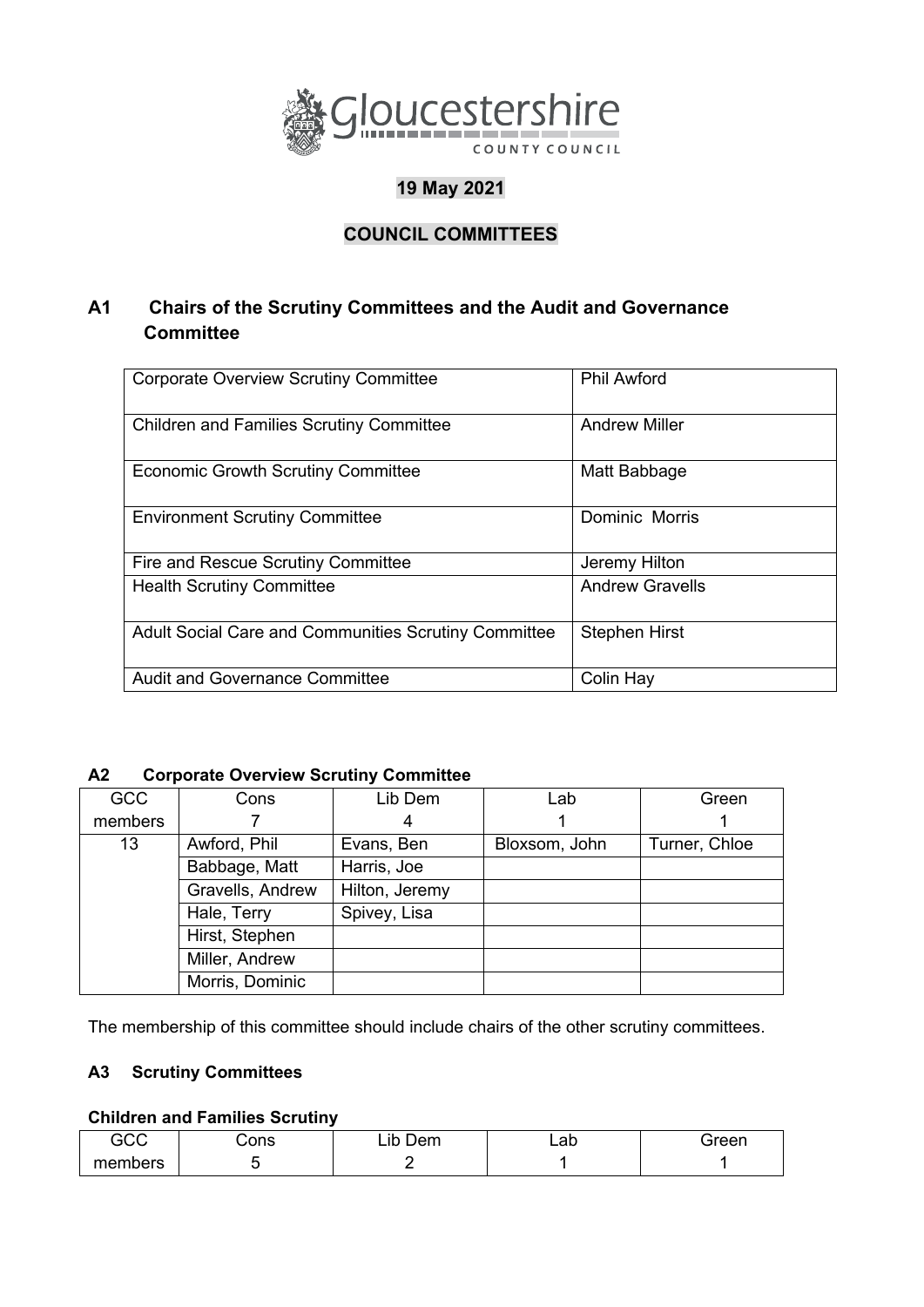| 9 | Chambers,         | Cohen, Linda | Drew, David | Hoyland, |
|---|-------------------|--------------|-------------|----------|
|   | Alastair          |              |             | Rebekah  |
|   | Housden, Nick     | Evans, Ben   |             |          |
|   | Mackenzie-        |              |             |          |
|   | Charrington, Mark |              |             |          |
|   | Miller, Andrew    |              |             |          |
|   | Nelson, Emma      |              |             |          |

### **Economic Growth Scrutiny**

| <b>GCC</b> | Cons            | Lib Dem          | Lab | Green |
|------------|-----------------|------------------|-----|-------|
| members    |                 |                  |     |       |
|            | Babbage, Matt   | Baker, Paul      |     |       |
|            | Chambers,       | Halifax, Rebecca |     |       |
|            | Alastair        |                  |     |       |
|            | Morris, Dominic | Whyborn, Roger   |     |       |
|            | Vines, Rob      |                  |     |       |

## **Environment Scrutiny**

| <b>GCC</b> | Cons            | Lib Dem          | Lab | Green            |
|------------|-----------------|------------------|-----|------------------|
| members    | 5               |                  |     |                  |
| 9          | Awford, Phil    | Hegenbarth, Alex |     | McFarling, Chris |
|            | Morris, Dominic | Moseley, Gill    |     |                  |
|            | Patel, Saj      | Whyborn, Roger   |     |                  |
|            | Preest, Alan    |                  |     |                  |
|            | Williams, Sue   |                  |     |                  |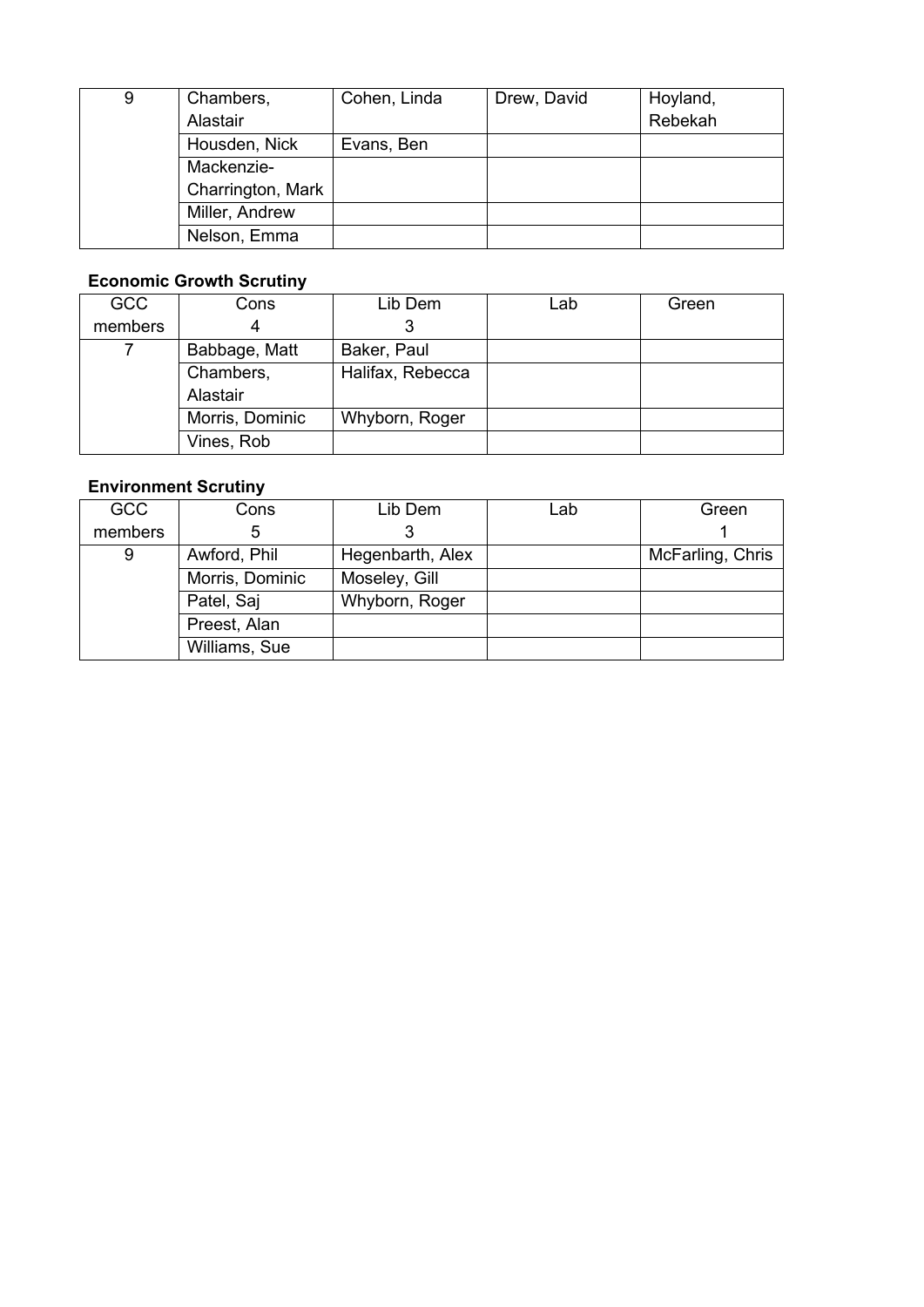# **Fire and Rescue Scrutiny Committee**

| <b>GCC</b> | Cons              | Lib Dem        | Lab           | Green |
|------------|-------------------|----------------|---------------|-------|
| members    | 4                 |                |               |       |
|            | Housden, Nick     | Fisher, Bernie | Thomas, Wendy |       |
|            | Mackenzie-        | Hilton, Jeremy |               |       |
|            | Charrington, Mark |                |               |       |
|            | Tipper, Brian     |                |               |       |
|            | Tracey, Pam       |                |               |       |

### **Health Scrutiny**

| <b>GCC</b> | Cons             | Lib Dem       | Lab         | Green |
|------------|------------------|---------------|-------------|-------|
| members    | 5                |               |             |       |
| 9          | Gravells, Andrew | Brown, David  | Drew, David |       |
|            | Fifield, Stephan | Cohen, Linda  |             |       |
|            | Hirst, Stephen   | Moseley, Gill |             |       |
|            | Preest, Alan     |               |             |       |
|            | Vines, Rob       |               |             |       |

## **Adult Social Care and Communities Scrutiny**

| <b>GCC</b> | Cons              | Lib Dem      | Lab             | Green      |
|------------|-------------------|--------------|-----------------|------------|
| members    | 5                 |              |                 |            |
| 9          | Chambers,         | Spivey, Lisa | Robinson, Steve | Cody, Cate |
|            | Alastair          |              |                 |            |
|            | Hale, Terry       | Williams,    |                 |            |
|            |                   | Suzanne      |                 |            |
|            | Hirst, Stephen    |              |                 |            |
|            | Mackenzie-        |              |                 |            |
|            | Charrington, Mark |              |                 |            |
|            | Tracey, Pam       |              |                 |            |

### **A4 Audit and Governance Committee**

| <b>GCC</b> | Cons             | Lib Dem           | Lab           | Green         |
|------------|------------------|-------------------|---------------|---------------|
| members    | 6                |                   |               |               |
| 11         | Babbage, Matt    | Hay, Colin        | Bloxsom, John | Turner, Chloe |
|            | Fifield, Stephan | Hegenbarth, Alex  |               |               |
|            | Hirst, Stephen   | Willingham, David |               |               |
|            | Preest, Alan     |                   |               |               |
|            | Tipper, Brian    |                   |               |               |
|            | Williams, Sue    |                   |               |               |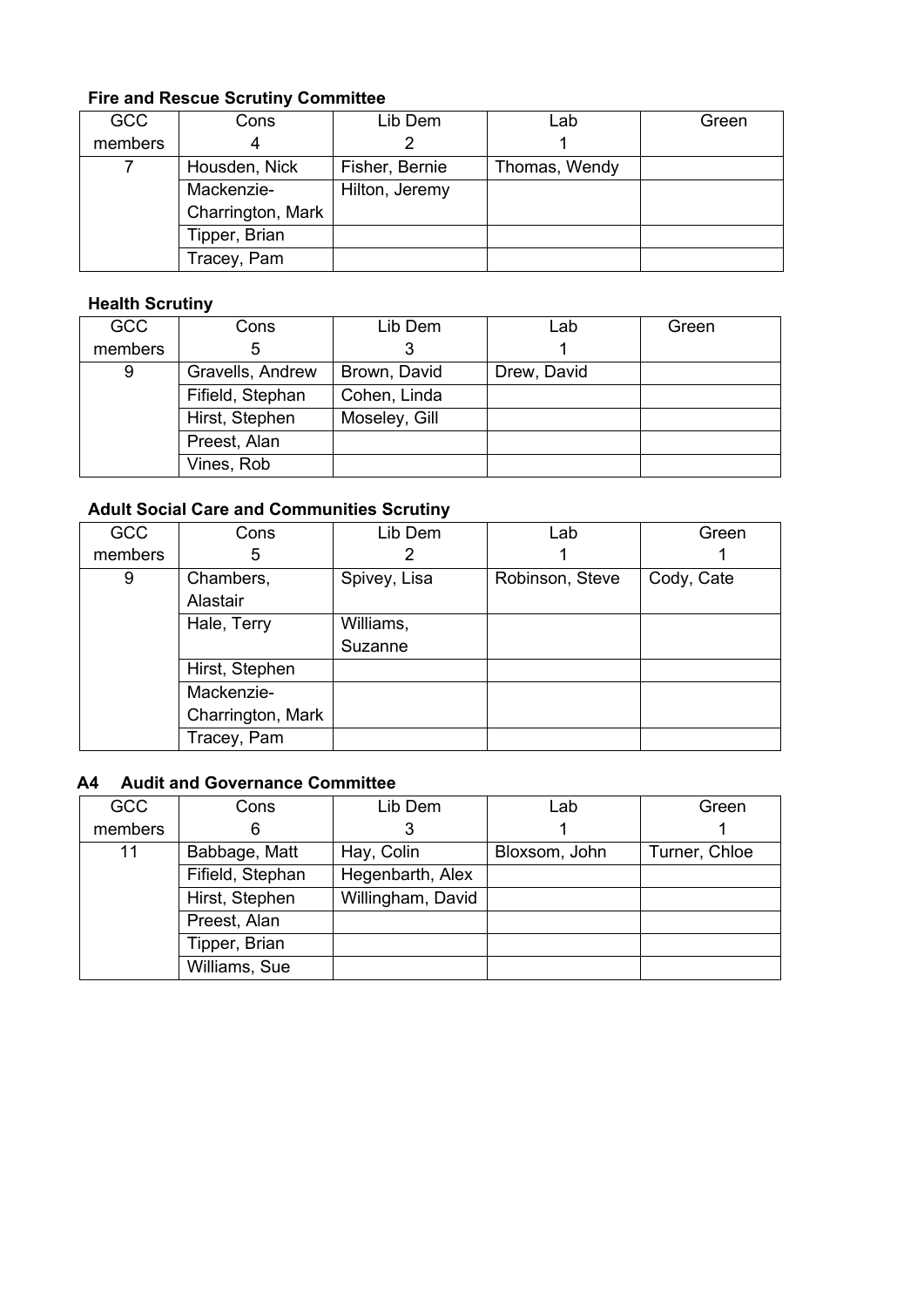#### **A5 Appeals Committee**

| <b>GCC</b>      | Cons           | Lib Dem          | Lab             | Green    |
|-----------------|----------------|------------------|-----------------|----------|
| members         | 8              | 5                |                 |          |
| 15 <sub>1</sub> | Awford, Phil   | Baker, Paul      | Robinson, Steve | Hoyland, |
|                 |                |                  |                 | Rebekah  |
|                 | Chambers,      | Fisher, Bernie   |                 |          |
|                 | Alastair       |                  |                 |          |
|                 | Hale, Terry    | Halifax, Rebecca |                 |          |
|                 | Hirst, Stephen | Spivey, Lisa     |                 |          |
|                 | Housden, Nick  | Whyborn, Roger   |                 |          |
|                 | Mackenzie-     |                  |                 |          |
|                 | Charrington,   |                  |                 |          |
|                 | Mark           |                  |                 |          |
|                 | Preest, Alan   |                  |                 |          |
|                 | Vines, Rob     |                  |                 |          |

#### **A6 Appointments Committee**

| <b>GCC</b> | Cons          | Lib Dem          | Lab           | Green |
|------------|---------------|------------------|---------------|-------|
| members    | 4             |                  |               |       |
|            | Harman, Tim   | Halifax, Rebecca | Thomas, Wendy |       |
|            | Hawthorne,    | Hodgkinson, Paul |               |       |
|            | <b>Mark</b>   |                  |               |       |
|            | Norman, Dave  |                  |               |       |
|            | Stowe, Lynden |                  |               |       |

At least one member of the Appointments Committee must be a member of the Cabinet.

#### **A7 Constitution Committee**

| <b>GCC</b>                                | Cons        | Lib Dem          | Lab           | Green |
|-------------------------------------------|-------------|------------------|---------------|-------|
| members                                   | 5           | 3                |               |       |
| 9                                         | Hawthorne,  | Hay, Colin       | Bloxsom, John |       |
|                                           | <b>Mark</b> |                  |               |       |
| Norman, Dave                              |             | Hilton, Jeremy   |               |       |
| Robinson,                                 |             | Hodgkinson, Paul |               |       |
| Philip<br>Stowe, Lynden<br>Miller, Andrew |             |                  |               |       |
|                                           |             |                  |               |       |
|                                           |             |                  |               |       |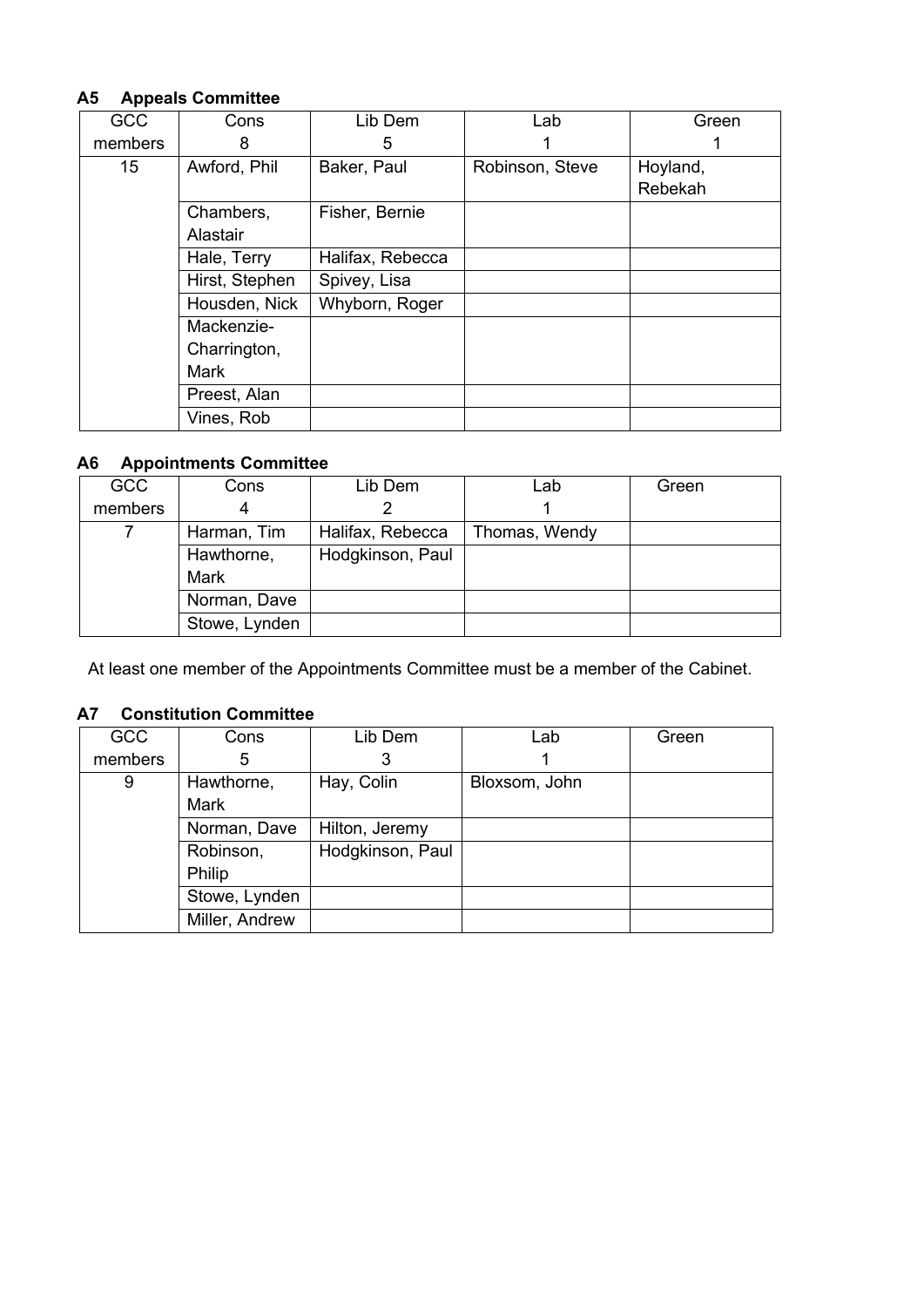## **A8 Planning Committee**

| <b>GCC</b>      | Cons          | Lib Dem             | Lab            | Green            |
|-----------------|---------------|---------------------|----------------|------------------|
| members         | 8             | 5                   |                |                  |
| 15 <sub>2</sub> | Awford, Phil  | Brown, David        | Morgan, Graham | McFarling, Chris |
|                 | Chambers,     | Baker, Paul         |                |                  |
|                 | Alastair      |                     |                |                  |
|                 | Hale, Terry   | Cohen, Linda        |                |                  |
|                 | Mackenzie-    | Fisher, Bernie      |                |                  |
|                 | Charrington,  |                     |                |                  |
|                 | Mark          |                     |                |                  |
|                 | Morris,       | <b>Moseley Gill</b> |                |                  |
|                 | Dominic       |                     |                |                  |
|                 | Tracey, Pam   |                     |                |                  |
|                 | Vines, Rob    |                     |                |                  |
|                 | Williams, Sue |                     |                |                  |

## **A9 Regulatory Committees**

# **Commons and Rights of Way Committee**

| <b>GCC</b> | Cons          | Lib Dem           | Lab            | Green    |
|------------|---------------|-------------------|----------------|----------|
| members    | 5             |                   |                |          |
| 9          | Awford, Phil  | Hegenbarth, Alex  | Morgan, Graham | Hoyland, |
|            |               |                   |                | Rebekah  |
|            | Mackenzie-    | Willingham, David |                |          |
|            | Charrington,  |                   |                |          |
|            | Mark          |                   |                |          |
|            | Morris,       |                   |                |          |
|            | Dominic       |                   |                |          |
|            | Vines, Rob    |                   |                |          |
|            | Williams, Sue |                   |                |          |

## **Safety and Licensing Committee**

| <b>GCC</b> | Cons         | Lib Dem           | Lab | Green      |
|------------|--------------|-------------------|-----|------------|
| members    | 5            |                   |     |            |
| 9          | Chambers,    | Halifax, Rebecca  |     | Cody, Cate |
|            | Alastair     |                   |     |            |
|            | Mackenzie-   | Spivey, Lisa      |     |            |
|            | Charrington, |                   |     |            |
|            | Mark         |                   |     |            |
|            | Nelson, Emma | Willingham, David |     |            |
|            | Patel, Saj   |                   |     |            |
|            | Vines, Rob   |                   |     |            |